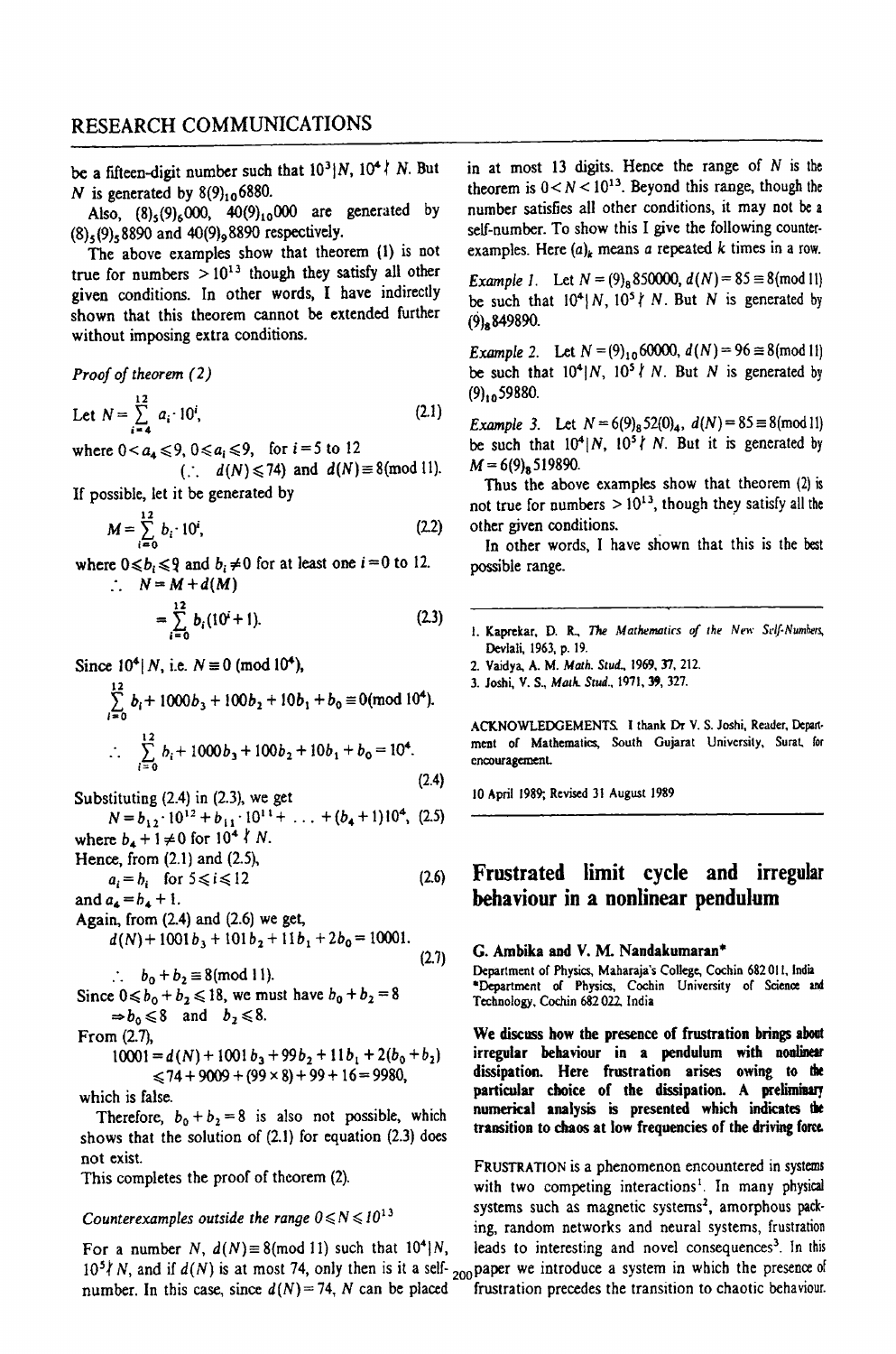RESEARCH COMMUNICATIONS

be system we consider is a nonlinear pendulum en by a sinusoidal force and subjected to a damping Idepends both on the velocity and the coordinates. : onset of chaotic behaviour in such a system has I studied recently4 using Melnikov analysis as well IwnericaJ methods. However, it appears that the le to chaos in such a system is not clearly mtood. In this communication we discuss how linear dissipation is of crucial significance in the <sup>~</sup>of frustration and irregular behaviour in this lID.

I ordinary pendulum, with the usual type of dissiin in which the dissipative term depends linearly on nity, has been studied extensively<sup>5</sup>. Such a system is mbed by an equation of motion,

$$
\dot{x} = -\sin x - g\dot{x} + A\sin \omega t. \tag{1}
$$

lis found to undergo a cascade of period-doubling rations, which is generic, occurring in both the lating and rotating regimes. Chaotic behaviour also as a result of random transitions between two **E-locked states that have become unstable.** In this it is the interplay between the driving force and ing term that leads to limit cycles as well as oCked states, which then undergoes period bling.

**k** limit-cycle behaviour is considerably altered we consider a system that is described by the tion

$$
\dot{x} = -\sin x - g\dot{x}(x^2 - 1) + A\sin \omega t. \tag{2}
$$

clear from (2) that the nature of the velocityin term is decided by whether  $|x|>1$  or  $|x|<1$ , x ging sign as it crosses the value of unity. This ge of sign causes qualitatively different asymptotic mour. As the system evolves in time, whenever  $|x|$ ases beyond 1, the dissipation due to the second brings the trajectory inwards, decreasing the value below 1. Then, instead of dissipation, we have a ing solution taking the system to values of  $x$  above for low values of the driving amplitude and ency, the system therefore does not settle down to imit cycle asymptotically but goes over a set of ories resulting in a band-like limit cycle, which 'frustrated limit cycle'. In Figure 1, we illustrate for values of  $\omega = 0.4$ ,  $A = 0.2$  and  $g = 0.2$ .

t power spectrum, obtained using the fast Fourier form (FFT) corresponding to these values of  $\omega$ , A shows four dominant but broad peaks (Figure 2). is in contrast to the FFT for quasiperiodic motion, pi gives rise to sharp peaks. The broadening of the arises as a result of the band-like nature of the cycle. As *A* is increased additional peaks appear in FT, indicating the presence of more frequencies, at  $A = 0.26$  we have a chaotic power spectrum 3). We calculated the maximum Lyapunov ant  $\lambda_{\text{max}}$ . The variation of  $\lambda_{\text{max}}$  with *A* is given in





Figure 1. The frustrated limit cycle of the nonlinear pendulum Ior.  $\omega = 0.4$ ,  $g = 0.2$  and  $A = 0.2$ .



Figure 2. Power spectrum using FFT corresponding to  $m = 0.4$ .  $g = 0.2$  and  $A = 0.2$ .

Table 1. We find that  $\lambda_{\text{max}}$  becomes positive at  $A = 0.21$ .

None of the general routes to chaos with which wc: are familiar seems to describe this transition. Increasing the value of *A* increases the frustration in the system, as indicated by the presence of additional frequencies in FFT and positive Lyapunov exponent. This can finally lead to chaotic behaviour before the trajectory escapes from the first potentional well. This type of behaviour is found to occur in the frequency range  $0.08 < \omega < 1$ . When  $\omega$  > 1 the frustrated limit cycle exists for small values of  $A$ . As  $A$  is increased, the band splits up into periodic cycles. However. this is not followed in any sequence and only isolated periodic bands are observed. For large enough values of  $A$ , the system asymptotically settles down to a limit cycle with the periodicity of the applied force.